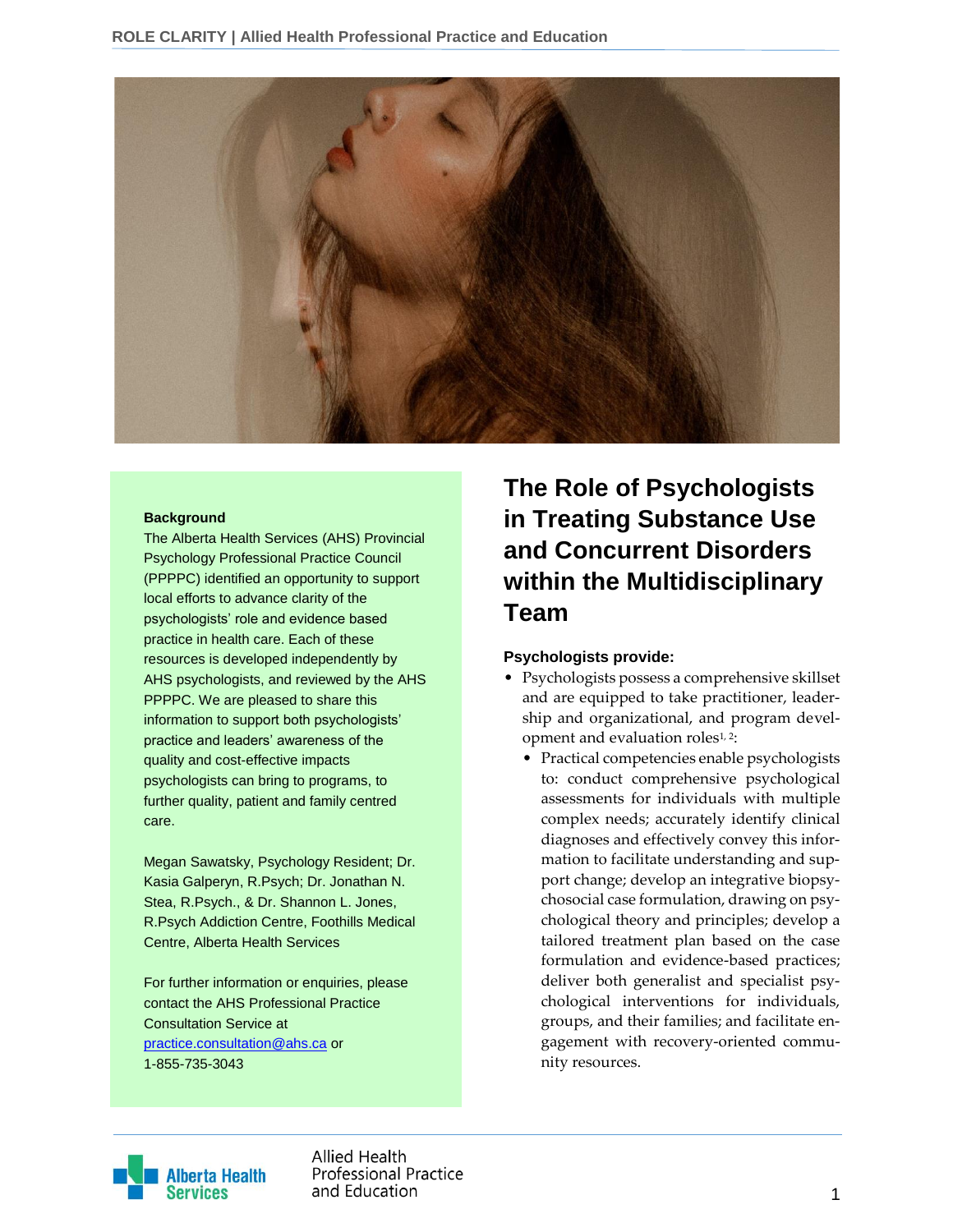- Leadership and organizational competencies enable psychologists to: provide consultation, supervision, and training for multidisciplinary and interdisciplinary teams; use professional skills to guide safe and ethical practices; communicate effectively with various stakeholders; advise management on specific psychological clinical standards; enhance the overall psychological competence of treatment teams; and promote workplace well-being, consistent with organizational psychology principles and practices.
- Research is a core component of psychologists' training and skillset, and is essential to designing and validating treatment outcome measures, and conducting quality research to evaluate treatment efficacy. Psychologists are skilled in translating research findings into effective and efficient clinical practice, and disseminating knowledge to stakeholders and the broader public.
- The role of psychologists in service delivery is highlighted by current evidence on the nature of addiction: problematic substance use frequently occurs within a broader cluster of psychological problems; various psychological constructs have been associated with problematic substance use; effective treatment approaches are fundamentally psychological; and non-specific therapeutic factors included in psychologists' training (e.g., empathy, therapeutic alliance) are important determinants of favourable treatment outcomes<sup>2</sup>.

# **Substance Use and Concurrent Disorders: Definition, Prevalence, and Classification**

 In the *Diagnostic and Statistical Manual, Fifth Edition (DSM-5)*<sup>3</sup> , the *substance-related and addictive disorders* section includes *substance use disorders, substance-induced disorders*, and non*substance-related disorders* (i.e., gambling disorder). A substance use disorder (SUD) is characterized by a cluster of substance-related cognitive, behavioral, and physiological symptoms associated with persistent substance use despite significant adverse consequences in important areas of functioning (e.g., social, vocational, legal, medical, interpersonal). Substance-induced conditions include withdrawal, intoxication, and other substance/medication-induced mental disorders. Here, *concurrent disorder* refers to the co-occurrence of a SUD and either a mental health disorder or a substance-induced mental health disorder.

- In Canada, the lifetime prevalence of alcohol use disorder is 18% and of drug use disorders is 4%<sup>4</sup> . The lifetime prevalence of any SUD is 22%. Estimates of SUDs among individuals with psychological disorders vary depending on the sample but are much higher than the general population. Based on data from the 2002 Canadian Community Health Survey, the 12-month prevalence of psychological disorders among those with substance use problems was two to three times higher compared to those without substance problems<sup>5</sup>. Other estimates indicate that between 40-60% of individuals with a psychological disorder have a lifetime SUD and 25-35% have an active SUD $^{\rm 6}.$
- The 2010 Global Burden of Disease study estimates that the global burden of disease—an indicator of health based on years of life lost due to disability and to premature mortality—is 0.7% from alcohol and 0.8% from illicit drugs<sup>7</sup> . Together, alcohol, tobacco, and illicit drug use is implicated in over 12% of mortality worldwide and constitutes the leading cause of preventable death<sup>8</sup>.
- Epidemiological and clinical research has demonstrated that most individuals who use drugs and alcohol do not develop a SUD9,10 . Sociodemographic and historical correlates of substance use include: younger age (18-25), male gender, unmarried status, limited income, lower educational attainment, family history of substance use, and earlier onset of use10-13. The correlates and risk factors associated with SUD tend to also be associated with substance use in psychiatric populations<sup>14</sup>. Although risk factors have been identified, data also point toward broad diversity among individuals with SUD<sup>9</sup> . This heterogeneity calls for services that are sensitive and adaptable to individual differences.
- Research on pathways to substance use resolution or recovery indicate that natural recov-



Allied Health **Professional Practice** and Education 22 and 2012 12:00 to 22 and 23 and 23 and 23 and 23 and 23 and 23 and 23 and 23 and 23 and 23 and 23 and 23 and 23 and 23 and 23 and 23 and 23 and 23 and 23 and 23 and 23 and 23 and 23 and 23 and 23 and 23 an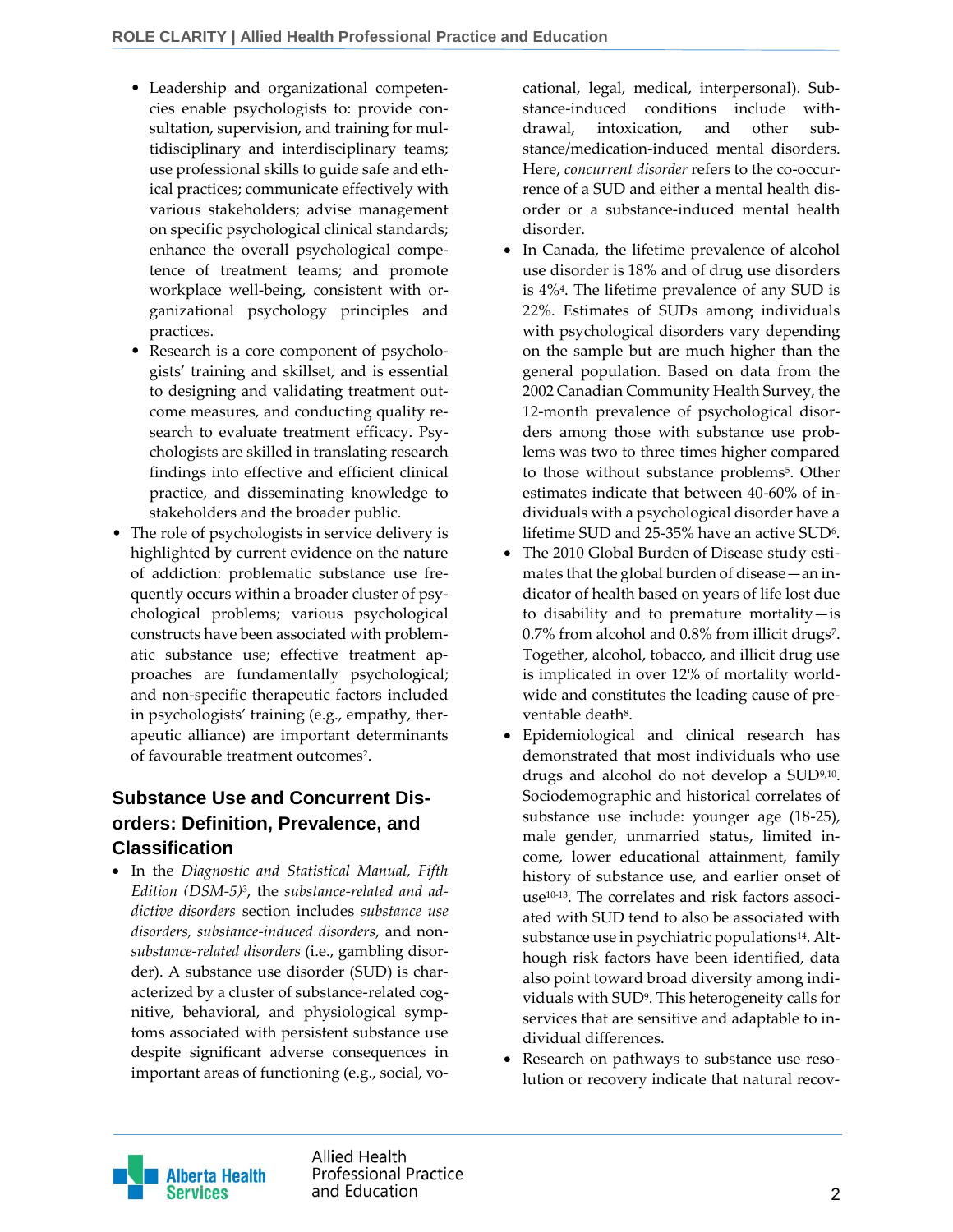ery (i.e., without external assistance) is associated with less severe and less complex substance use history<sup>12,15,16</sup>, whereas treatment-assisted recovery is associated with increased severity of substance use problems, drug-related legal involvements, and the presence of concurrent psychological disorders<sup>15</sup>. Abstinencebased goals and outcomes are also related to greater problem severity compared to moderation-based approaches<sup>16,17</sup>.

# **Psychosocial Impact**

- A large proportion of individuals in community mental health treatment programs present with problematic drug or alcohol use  $(44\%)^{18}$ . Similarly, the majority of individuals presenting to community substance use treatment programs for drug or alcohol problems experience mental health difficulties (75% and 85%, respectively)<sup>18</sup> .
- The odds of having a concurrent SUD is particularly elevated for severe and persistent mental health diagnoses, such as bipolar and schizophrenia12,13. Across psychological disorders, the odds of concurrent substance use disorders generally increases with increasing severity of psychopathology<sup>12,13</sup>.
	- **Bipolar disorder.** Comorbid SUD is associated with more frequent and longer-lasting mood episodes, more mixed manic-depressive episodes, and lower functional recovery, even during abstinence<sup>19,20</sup>.
	- **Schizophrenia.** Psychosis patients with concurrent SUD have more positive symptoms and are more likely to report recent symptom exacerbation<sup>21</sup>. SUD is associated with a substantially reduced likelihood of remission among first-episode psychosis patients<sup>22</sup>.
	- **Post-traumatic stress disorder.** History of trauma and PTSD are important risk factors for SUD, with estimates that as high as half of individuals seeking treatment for SUDs also meet criteria for lifetime PTSD14,23 .
	- **Anxiety Disorders.** Across anxiety disorders, panic disorder and obsessive-compulsive disorder show the strongest association with substance use  $5,12,13$ .
	- **Depression.** There is strong evidence that alcohol worsens depressive symptoms<sup>19</sup>; however, longitudinal research shows that

individuals initially diagnosed with substance-induced depression are equally likely to experience a depressive episode at follow-up as those initially diagnosed with major depression<sup>19</sup>, highlighting the need for concurrent disorder treatment.

- **Attention-deficit / hyperactive disorder (ADHD).** ADHD is overrepresented in SUD populations24. Some studies have found relatively greater risk of SUD among those with hyperactive symptoms in childhood<sup>25</sup>, whereas other studies have found similar risk magnitude across ADHD subtypes<sup>26</sup>.
- **Personality disorder.** Antisocial personality disorder (ASPD) and borderline personality disorder are the most common comorbid personality disorders, with ASPD representing one of the most prevalent psychological disorders overall<sup>5,12,13</sup>.
- Comorbid substance use is associated with worse course of mental illness, including: higher risk of treatment noncompliance and poorer clinical outcomes; more frequent manic, psychotic, or depressive episodes; more frequent inpatient admissions, use of emergency services, and suicide behaviour; more medical issues and higher rates of early mortality; higher risk of violence and legal involvement; and higher risk of victimization, housing instability, homelessness, unemployment, and poverty<sup>5,20,27</sup>.

# **Psychological Factors in the Onset and Maintenance of Concurrent Disorders**

 Many hypotheses have been proposed and tested to explain why individuals with severe psychological disorders are especially vulnerable to SUDs10,14,28. The self-medication model proposes that substance use is an attempt to treat psychological symptoms; however, there is weak empirical support for this explanation29. Research points toward a shared etiologic model that acknowledges the complex interplay of biopsychosocial vulnerability factors that contribute to individual variation in the propensity to develop a concurrent disorder. Early acquired, predisposing factors that appear to increase vulnerability to both psy-



**Allied Health Professional Practice** and Education 3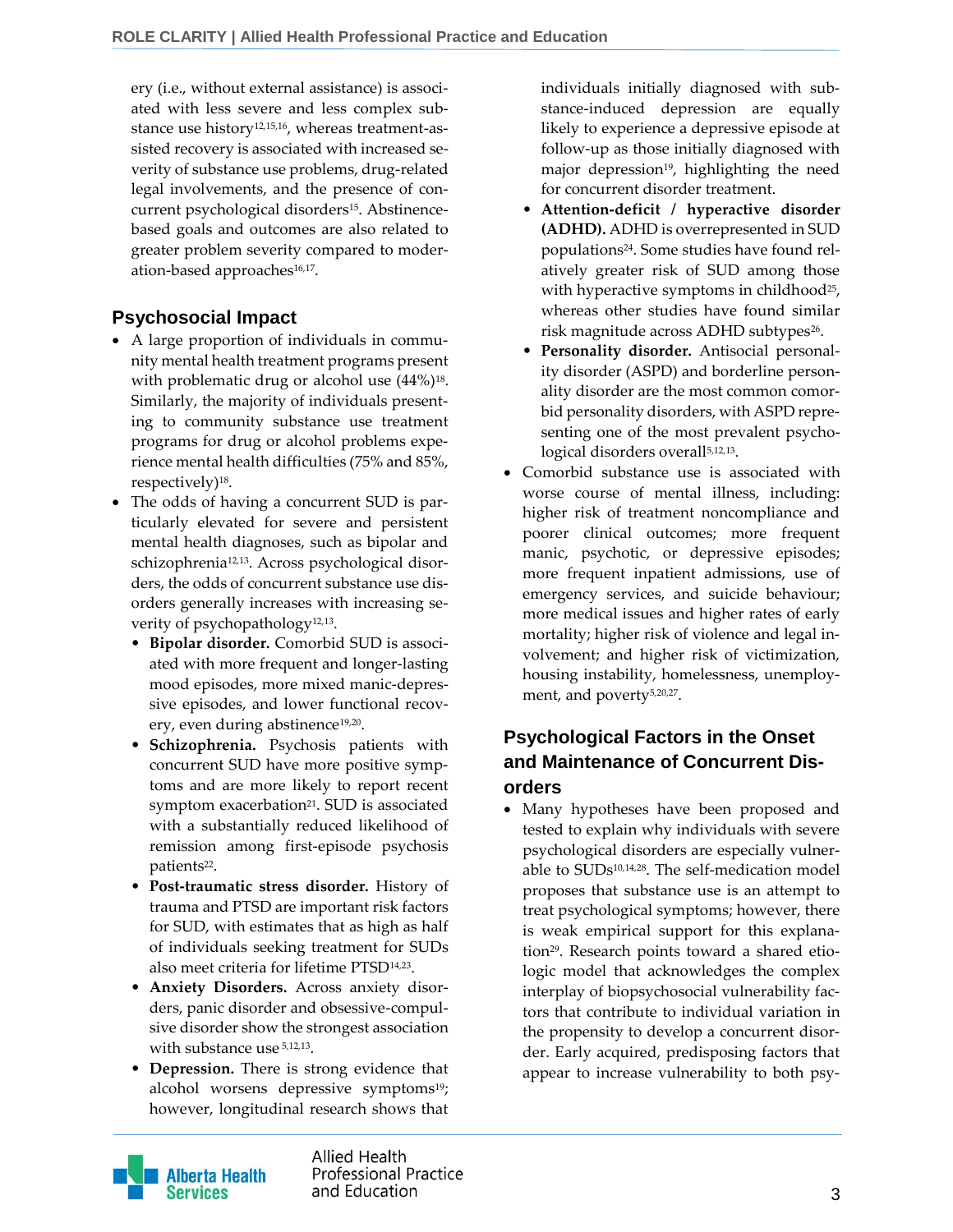chological and substance use disorders include: genetic factors, neurobiological dysfunction, pre-natal stress, and early adverse life experiences, such as child sexual or physical abuse<sup>9,10,28</sup>. The relationship between substance use and mental health is likely multifactorial and bidirectional<sup>10,14</sup>.

- Evidence from prospective studies, though limited in number, indicates that psychological disorders tend to predate and predict problematic alcohol and drug use, and that specific psychological disorders differentially impact the severity of substance use $10,30$ . There is also evidence that the prospective risk of developing a substance use diagnosis increases as a function of the number of pre-existing psychological disorders. It is estimated that the successful treatment of pre-existing psychological disorders would reduce cases of secondary alcohol and drug abuse by 54% and 89%, respectively<sup>30</sup>.
- Longitudinal investigations show that premorbid behavioural and personality traits increase vulnerability to substance use, namely: disruptive behavioural disorders in childhood (e.g., conduct disorder, ODD); ASPD in adulthood; externalizing (e.g., violent, disruptive) behaviours; and impulsivity and sensation-seeking<sup>10,31</sup>. Impulsivity and sensation-seeking have been identified as factors that influence the transition from controlled substance use to problematic substance use<sup>10</sup> .

# **Assessment Services**

 Psychological assessment is considered a core component of treatment<sup>32</sup>. A range of established assessment procedures are used to elicit detailed information about the presenting problem and protective factors, the social circumstances in which they occur, and the individual's personal goals for treatment. Assessment information is integrated within a case formulation that draws upon psychological theory and evidence and incorporates biological, psychological, and social factors to form a coherent understanding of the problem, including precipitating and maintenance factors14,33. The formulation is used to collaboratively develop an evidence-based treatment plan that is tailored to the individual's needs,

goals (short- and long-term), and preferences. Tailored treatment plans (i.e., need-service matching) leads to more efficient and effective service delivery<sup>34</sup>.

- Assessing substance use involves the evaluation of: substance type (primary and secondary substances); current and historical patterns of use (first and last use, methods of administration, quantity, frequency); symptoms of tolerance and withdrawal; contexts of use and possible motives; impact of substance use across multiple areas of functioning; pattern changes and periods of abstinence; previous treatment experience (where, when, outcome, effective and ineffective strategies); motivation to address substance use; substance use goals (e.g., abstinence, reduction, remain the same); and possible treatment barriers<sup>14,34</sup>. The individual's stage of change<sup>35,36</sup> and sense of self-efficacy with respect to addressing substance use (and mental health) is assessed in order to provide treatment recommendations and match interventions accordingly<sup>37</sup>. Laboratory testing (e.g., urine screens) can provide useful information for establishing accurate substance use diagnoses<sup>38</sup>. Individuals with severe psychological disorders tend to experience more negative consequences with relatively lower quantities of alcohol and drugs compared to the general population; therefore, quantity of use, alone, is a poor indicator of SUD<sup>4</sup> .
- Other important areas of functioning that are impacted by substance use and mental health are assessed in order to provide comprehensive treatment: psychosocial history; family and social supports; education and work history; housing and accommodation; medical history; emotional functioning; legal involvement; and risk behaviour $^{14,33}$ .
- The diagnosis of individuals with concurrent psychological symptoms and substance use is complex because the effects of alcohol and drugs can mimic psychological symptoms (e.g., manic-like symptoms with certain stimulants)14,33. It is also challenging to determine whether psychological symptoms are substance-induced (secondary) or related to a primary psychological disorder. Factors to consider are the chronology of symptom presentation (the earlier-onset disorder is assumed to



Allied Health **Professional Practice** and Education and Education and Education and Education and Education and Education and Education and A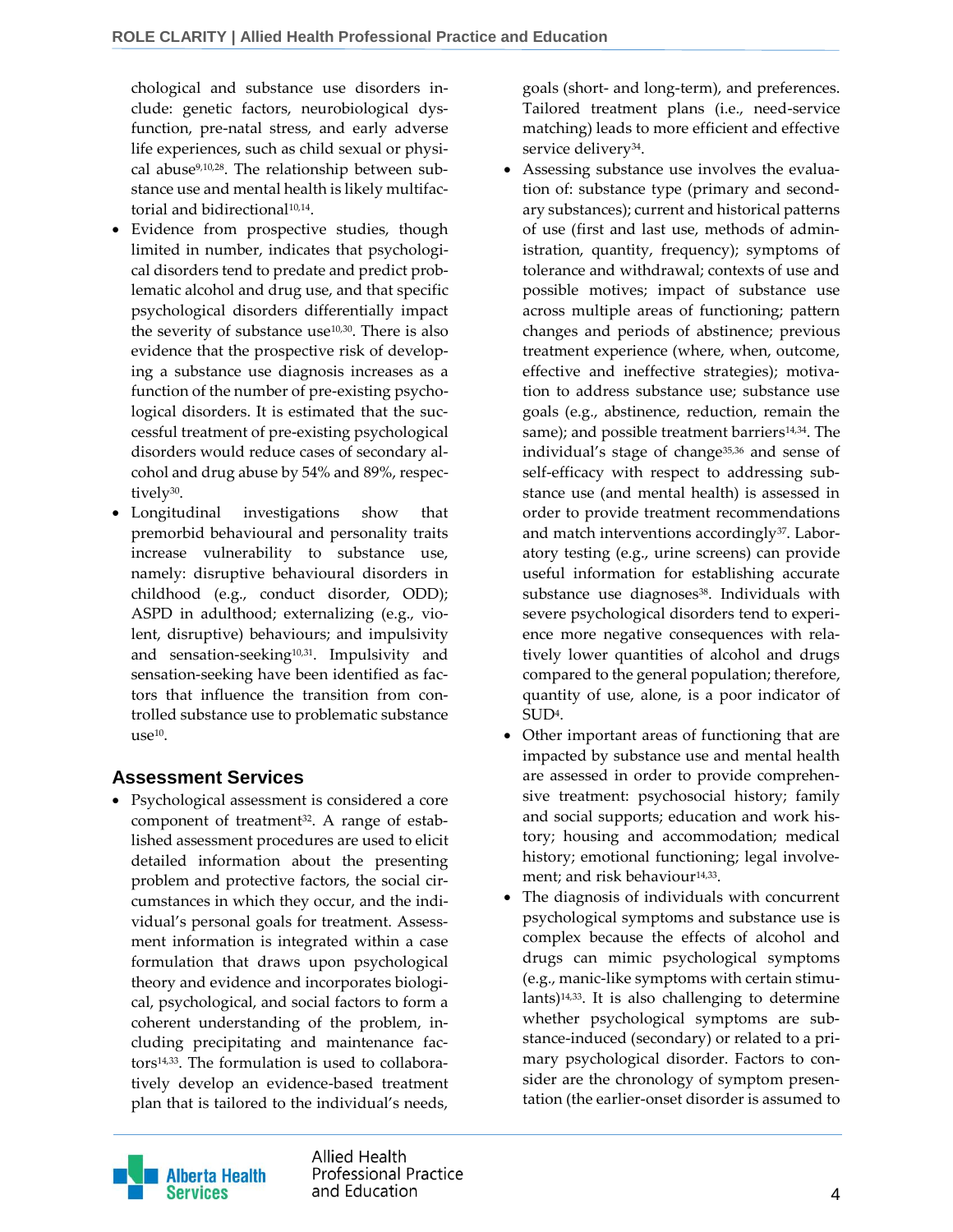be primary), psychological symptom resolution or persistence during periods of abstinence, and whether substance use is identified as a coping strategy for psychological symp $toms<sup>14,33</sup>$ .

- Diagnostic complexity underscores the importance of an accurate and complete diagnostic evaluation. Clinical psychologists have competency in conducting comprehensive cognitive, neuropsychological, and/or psychodiagnostic assessment using standardized assessment measures (standardized personality measures, symptom inventories, cognitive and academic testing). Comprehensive neurological and cognitive assessments identify cognitive limitations and strengths, which can impact treatment and overall functioning. Psychodiagnostic assessments provide diagnostic clarity for complex psychological presentations in order to guide psychosocial and pharmacological therapy.
- A number of substance use screening and assessment measures have been developed:
	- Alcohol, Smoking and Substance Involvement Screening Test (ASSIST)<sup>39</sup>: a clinicianadministered combined screen for alcohol and drug use, and associated risks for each substance identified.
	- Cut down, Annoyed, Guilty, Eye-opener (CAGE) or CAGE–Adapted to Include Drugs (CAGE-AID)40: brief self-report screening measures for alcohol use or aggregate drug use (i.e., no reference to a specific drug), respectively.
	- Drugs Abuse Screening Test (DAST)<sup>41</sup>: selfreport measure of lifetime problematic aggregate drug use (no distinction between current and past use).
	- Alcohol Use Disorders Identification Test (AUDIT)42: self-report measure of alcohol intake, dependence, and alcohol-related problems.
	- Co-occurring Disorder Screening Instrument (CODSI)<sup>43</sup>: self-report measure to identify drug-related problems in mental and physical health, relationships, and work or school adjustment.
	- Addiction Severity Index (ASI)<sup>44</sup>: structured interview designed to measure patient problems and severity on multiple dimensions, designed to aid in service matching.

• Structured Clinical Interview for DSM-5 (SCID-5)45: semi-structured interview for the diagnosis of DSM-5 disorders.

# **Psychological Services and Interventions**

### **Treatment Model and Approach**

- Best-practice guidelines for substance use treatment highlight the importance of personcentered care and shared decision-making, whereby the individual's needs, goals, and preferences are taken into account<sup>46</sup>. With this approach, individuals are informed of treatment options—abstinence, moderation (i.e., continued, limited use without significant negative consequences), harm-reduction (i.e., reduce the harms associated with substance use)—and have the opportunity to make informed choices about available interventions and supports in collaboration with their healthcare providers<sup>14,46</sup>. Prescriptive or confrontational approaches are ineffective and counterproductive as they result in poor treatment compliance and low retention rates<sup>47</sup>.
- Literature on concurrent disorders and the development of evidence-based practices have been relatively limited compared to primary SUD, despite the high prevalence of comorbidity. For concurrent disorders, an integrative, cohesive treatment model that addresses both mental health concerns and substance use simultaneously with the same treatment team is recommended14,47-52 . Traditional, non-integrated systems that address psychological symptoms and substance use sequentially or with separate services have several disadvantages and are associated with poorer prognosis<sup>14</sup> .
- Core components of an integrated treatment model include: prioritization of the reduction of negative consequences (i.e., harm-reduction); time-unlimited services (i.e., services are not terminated prematurely for individuals who would otherwise improve with ongoing integrated treatment); client-centered, motivation-based, stage-wise treatment; collaboration between multidisciplinary service providers; availability of multiple treatment modalities (i.e., individual, group, and family therapy formats); fostering optimism and confidence

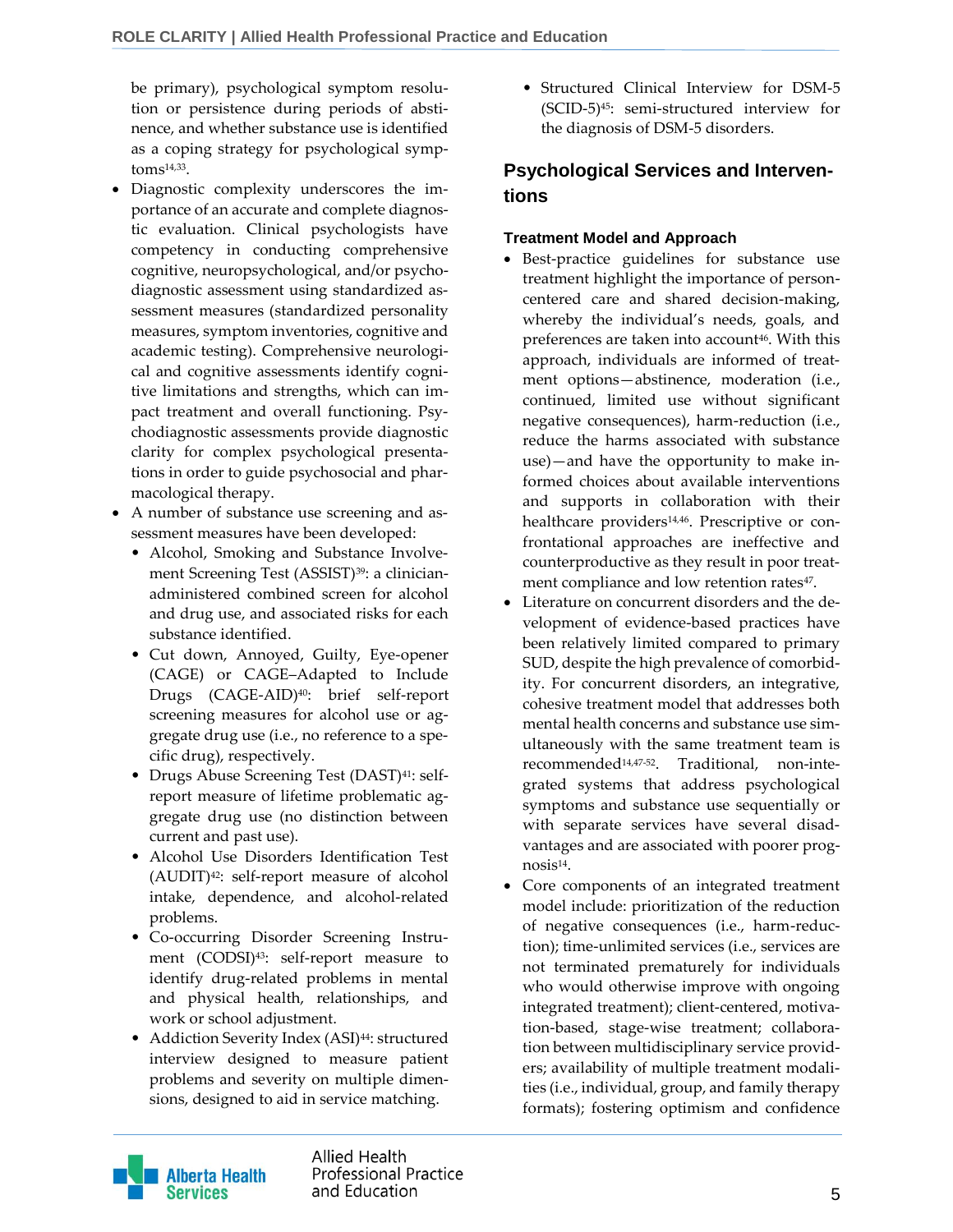in the outcomes; and comprehensive services directed not only to substance use and mental health concerns, but also to other affected areas of functioning (e.g., housing, employment, interpersonal relationships, quality of life)14,35,47-52. These factors parallel effective mechanisms of change identified within primary substance use literature<sup>32,37</sup>.

- Treatment intensity (e.g., outpatient, day treatment, residential) is determined based on a stepped-care approach whereby the least intrusive treatment approach is applied first<sup>53</sup>. Residential treatment is considered when individuals are not benefitting from communitybased or outpatient treatment. Residential treatment provides a safe environment, daily structure, and multiple interventions to support recovery. Residential or inpatient detoxification may be a pre-requisite for residential treatment.
- Outpatient concurrent disorder treatment requires comprehensive services and interventions (e.g., individual and group therapy, vocational services, family therapy, community support groups); therefore, a case management approach is recommended<sup>14</sup>. The case manager assesses and monitors the individual's stage of treatment, systematically coordinates services that are appropriate to the individual's readiness for change, and promotes collaborative service delivery.
- Osher and Kofoed's stages of treatment model54, conceptually adapted from Prochaksa and DiClemente's transtheoretical stages of change model<sup>35,36</sup>, is central to integrated concurrent disorder treatment as it provides a conceptual framework for the ongoing assessment of readiness for change, collaborative goal-setting, and intervention selection appropriate to the individual's motivational state and stage of the recovery process (in contrast to prematurely attempting behavioural change). Each stage is characterized by different processes and goals, and non-linear movement through the stages is common: *engagement* focuses on forming the therapeutic alliance; *persuasion* involves enhancing awareness of the impact of substance use and harnessing motivation for change; *active treatment* (initiated if the individual expresses motivation to reduce substance use) includes a number of

clinical approaches to support and reinforce the individual's recovery goals (e.g., moderate use, abstinence); and *relapse prevention* focuses on recovery maintenance and promoting reintegration and quality of life.

#### **Motivational Interviewing**

Motivational interviewing (MI)<sup>55</sup> is considered first-line treatment for substance use and concurrent disorders and is integrated at each stage of treatment and across therapy modalities14,37. MI is based on the premise that change occurs when individuals realize their own internal motivation to change (as opposed to external pressures) and is considered integral to helping individuals identify substance use concerns, resolve potential ambivalence, facilitate dialogue about goals and aspirations, and address barriers to change.

### **Brief Intervention**

 Brief intervention is a time-limited, MI-based approach that is effective for the early detection and management of substance use. It can be used when an individual presents to a service with another psychological or medical condition and is not necessarily seeking treatment for substance use. Brief Intervention has shown significant long-term benefits on primary SUD after three to four sessions<sup>56,57</sup>. The goals are to assess and identify substance use behaviour, reduce associated harms, provide information and increase awareness, motivate behaviour change, and encourage more intensive treatment if necessary.

### **Cognitive-Behavioural Therapy**

 There is a large empirical-base supporting the effectiveness of cognitive-behavioural therapy (CBT) in treating mental health problems and primary substance use and it is, therefore, particularly well-suited to treat concurrent disorders57-60. CBT is an umbrella term that describes a wide range of therapies that consider thoughts, beliefs, and behaviours as central to emotion regulation. CBT can be applied using various treatment modalities and tends to be relatively brief. Within the context of substance use, CBT can involve: learning behavioural coping skills for high-risk situations;



Allied Health **Professional Practice** and Education 6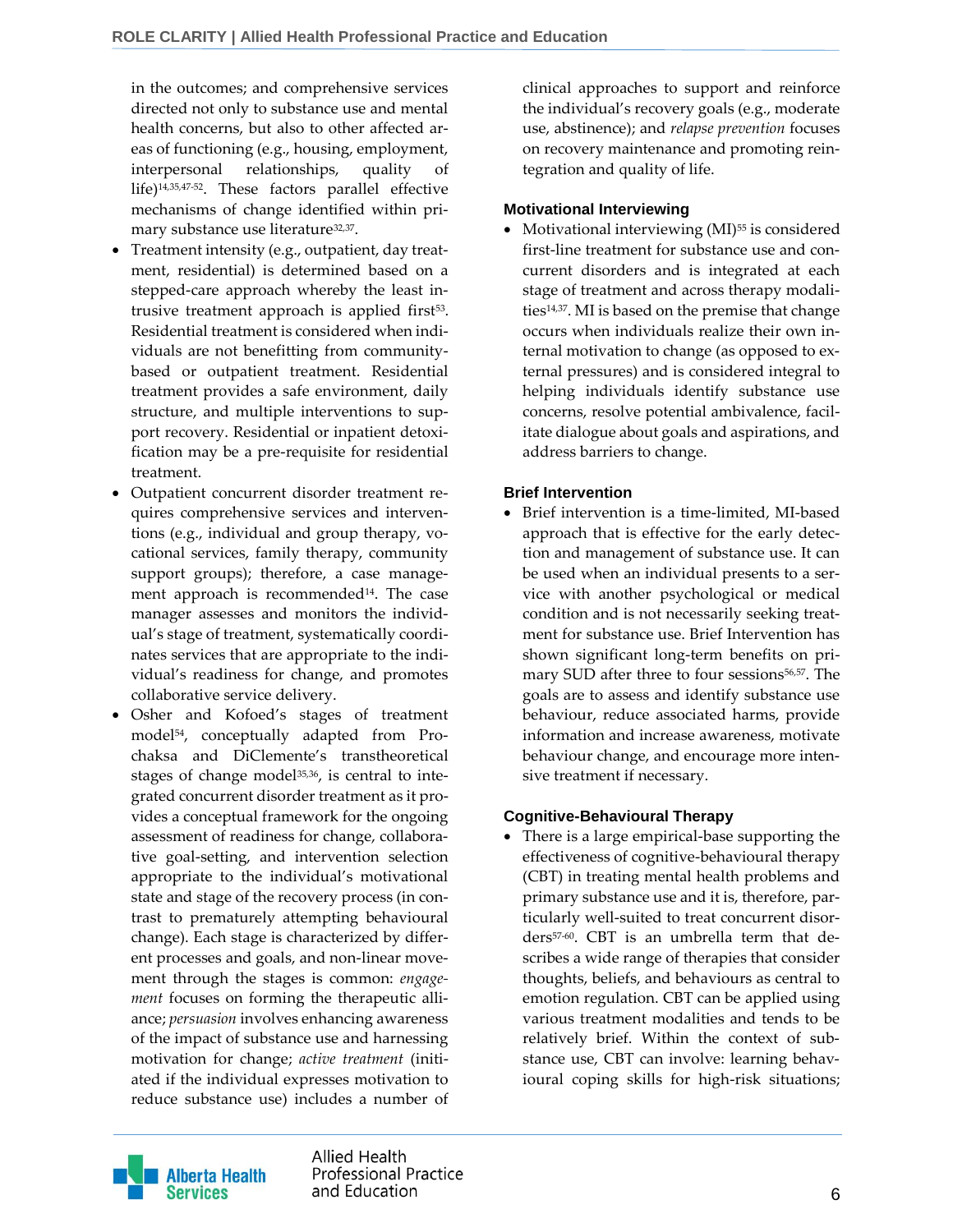challenging maladaptive beliefs about the effects of substance use; and addressing core beliefs that impact vulnerability to substance use<sup>58</sup>.

 The growing research base for third wave mindfulness-based CBT interventions, including dialectical-behavioural therapy and acceptance-commitment therapy, has shown reductions in substance use and cravings<sup>58-62</sup>. Benefits of mindfulness on substance use may be related to the development of acceptance of present-moment thoughts and experiences rather than engaging in substance use to avoid or suppress unpleasant experiences<sup>62</sup>. Traditional CBT and mindfulness-based interventions show similar effectiveness (as do most treatment approaches)<sup>63,64</sup>.

#### **Relapse Prevention**

- Structured relapse prevention helps individuals to anticipate high-risk factors (e.g., situations, thoughts, behaviours, emotions) and develop coping skills to manage risk; identify and manage relapse warning signs; improve interpersonal communication; develop a recovery network and social supports; learn to interrupt lapses and relapses; and use relapse as a learning tool $14,33,65$ . According to the National Institute for Health Care Excellence (NICE) guidelines, individuals who have achieved abstinence should be offered continued treatment and support for at least six months to reduce the risk of relapse, enhance recovery maintenance, and reduce risk of adverse outcomes<sup>32</sup>.
- Relapses are recognized as part of the change process and are not viewed as failures. Relapses are considered an opportunity for learning and growth, and for the revaluation of treatment needs, goals, and approaches. Sustained relapses may require a shift back to the persuasion stage. A relapse within the context of a moderation-based approach might initiate a goal change toward abstinence if the individual no longer perceives that moderate use is viable<sup>14</sup> .

### **Couple and Family Therapy**

- Research consistently demonstrates the substantial benefit of including family and other social supports in treatment delivery<sup>66</sup>. Family-based therapies have demonstrated similar or superior treatment efficacy as individualbased approaches<sup>67</sup>.
- Family-based interventions (e.g., Brief Family Therapy, Behavioural Family Counselling) aim to provide psychoeducation, address adverse impacts of substance use, and address maladaptive family systems that contribute to the maintenance of substance use<sup>66,67</sup>.
- Behavioural Couples Therapy is an empirically supported treatment for couples in which one partner presents with addiction concerns and has been shown to produce greater abstinence and improved relationship functioning than individual-based treatment and to reduce domestic violence and emotional problems of the couple's children<sup>66-68</sup>.

### **Group Therapy**

- Group therapy provides a context for psychoeducation and broad skill building, is conducive to engendering social support, and provides peer learning opportunities. Group therapy appears to be equally as effective as individual therapy for primary substance use<sup>69</sup>, and there is evidence that outcomes are enhanced with concurrent group and individual therapy70. Additional research is needed to identify the most effective types of group therapy and its optimal delivery, particularly with concurrent disorder populations.
- Self-help or community meetings (e.g., 12-Step, Self-Management and Recovery Training or SMART) are promoted to encourage treatment engagement, promote recovery maintenance, and facilitate social contact. There is evidence that support groups can improve outcomes for individuals with SUDs71,72; however, most outcome research has focussed on 12 step groups for alcohol use (e.g., Alcoholic Anonymous) and there is a lack of research for concurrent disorder populations.



Allied Health **Professional Practice** and Education and The Second Second Second Second Second Second Second Second Second Second Second Second Second Second Second Second Second Second Second Second Second Second Second Second Second Second Second Second Seco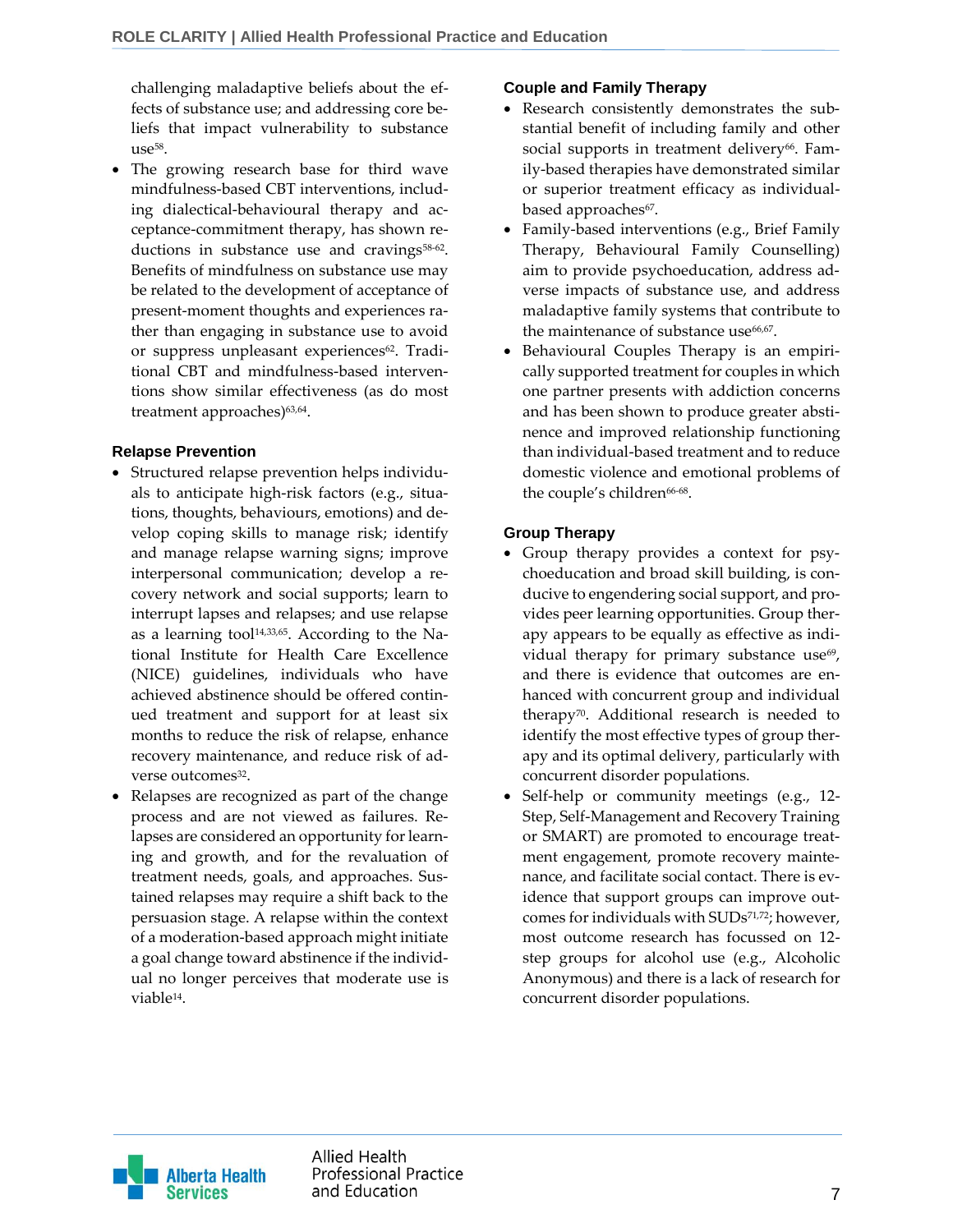# **Resources & Guidelines**

Canadian Society of Addiction Medicine (CSAM). Retrieved from https://csam-smca.org/

Cochrane Drugs and Alcohol Review Group (CDAG). Retrieved from https://cda.cochrane.org/our-reviews

el-Guebaly, N., Carrá, G., & Galanter, M. (2015). Textbook of addiction treatment: International perspective. Milan, Italy: Springer-Verlag Mailand.

Galanter, M., Kleber, H., & Brady, K. T. (Eds.). (2014). Textbook of substance abuse treatment (5th ed.). Arlington, VA: American Psychiatric Publishing, Inc.

Marlatt, A., & Donovan, D. (Eds.). (2005). Relapse prevention: Maintenance strategies in the treatment of addictive behaviors (2nd ed.). New York, NY: Guilford Press.

McGovern, M. P., & Carroll, K. M. (2003). Evidence-based practices for substance use disorders. The Psychiatric Clinics of North America, 26, 991–1010.

Miller, W. R., & Rollnick, S. (2012). Motivational interviewing (3rd ed.). New York, NY: Guilford Press.

National Institute for Health Care Excellence. Alcohol. Retrieved from https://www.nice.org.uk/guidance/lifestyleand-wellbeing/alcohol

National Institute for Health Care Excellence. Drug misuse. Retrieved from https://www.nice. org.uk/guidance/health-protection/drug-misuse

Ries, R. K., Fiellin, D. A., Miller, S. C., & Saitz, R. (Eds). (2014). The ASAM principles of addiction medicine (5th ed.). Rockville, MD: American Society of Addiction Medicine.

Washton, A. M., & Zweben, J. E. (2006). Treating alcohol and drug problems in psychotherapy practice: Doing what works. New York, NY: Guilford Press.

## **References**

- 1. British Psychological Society. (2012). The contribution of clinical psychologists to recovery-orientated drug and alcohol treatment systems. Leicester, UK: Author.
- 2. Miller, W. R., & Brown, S. A. (1997). Why psychologists should treat alcohol and drug problems. American Psychologist, 52, 1269-1279. doi:10.1037/0003-066X.52.12.1269
- 3. American Psychiatric Association. (2013). Diagnostic and statistical manual of mental disorders (5th ed.). Washington, DC: Author.
- 4. Statistics Canada. (2012). Canadian community health survey–mental health, 2012. Statistics Canada Catalogue no. 82-624-X. Version updated November 2015. Retrieved from https://www150.statcan.gc.ca/n1/pub/82-624 x/2013001/article/11855-eng.htm#n5
- 5. Rush, B., Urbanoski, K., Bassani, D., Castel, S., Wild, T. C., Strike, C. …Somers, J. (2009). Prevalence of co-occurring mental and substance use disorders in the Canadian population. Canadian Journal of Psychiatry, 53, 800- 809.
- 6. Regier, D. A., Farmer, M. E., Rae, D. S., Locke, B. Z., Keither, S. J.,..Goodwin, F. K. (1990). Comorbidity of mental disorders with alcohol and other drug abuse: Results from the Epidemiologic Catchment Area (ECA) Study. JAMA, 264, 2511-2518. doi:10.1001/jama.1990.03450190043026
- 7. Murray, C. J. L., Vos, T., Lozano, R., Naghavi, M., Flaxman, A. D., Michaud, C.,…Memish, Z. A. (2012). Disability-adjusted life years (DALYs) for 291 diseases and injuries in 21 regions, 1990–2010: A systematic analysis for the Global Burden of Disease Study 2010. Lancet, 380, 2197-2223.
- 8. World Health Organization. (2009). Global health risks: Mortality and burden of diseases attributable to selected major risks. Geneva: Author.
- 9. Rehm, J., Probst, C., Shield, K. (2015). Burden of disease: The epidemiological aspects of addiction. In N. el-Guebaly, G. Carrá, & M. Galanter (Eds.), Textbook of addiction treatment: International perspective (pp. 65-78). Milan, Italy: Springer-Verlag Mailand.
- 10. Swendsen, J., & Le Moal, M. (2011). Individual vulnerability to addiction. Annals of the New York Academy of Sciences, 1216, 73–85. doi:10.1111/j.1749-6632.2010.05894.x
- 11. Delker, E., Brown, Q., & Hasin, D. (2015). Epidemiological studies of substance dependence and abuse in adults. Current Behavioral Neuroscience Reports, 2, 15-22. doi:10.1007/s40473-015-0030-9

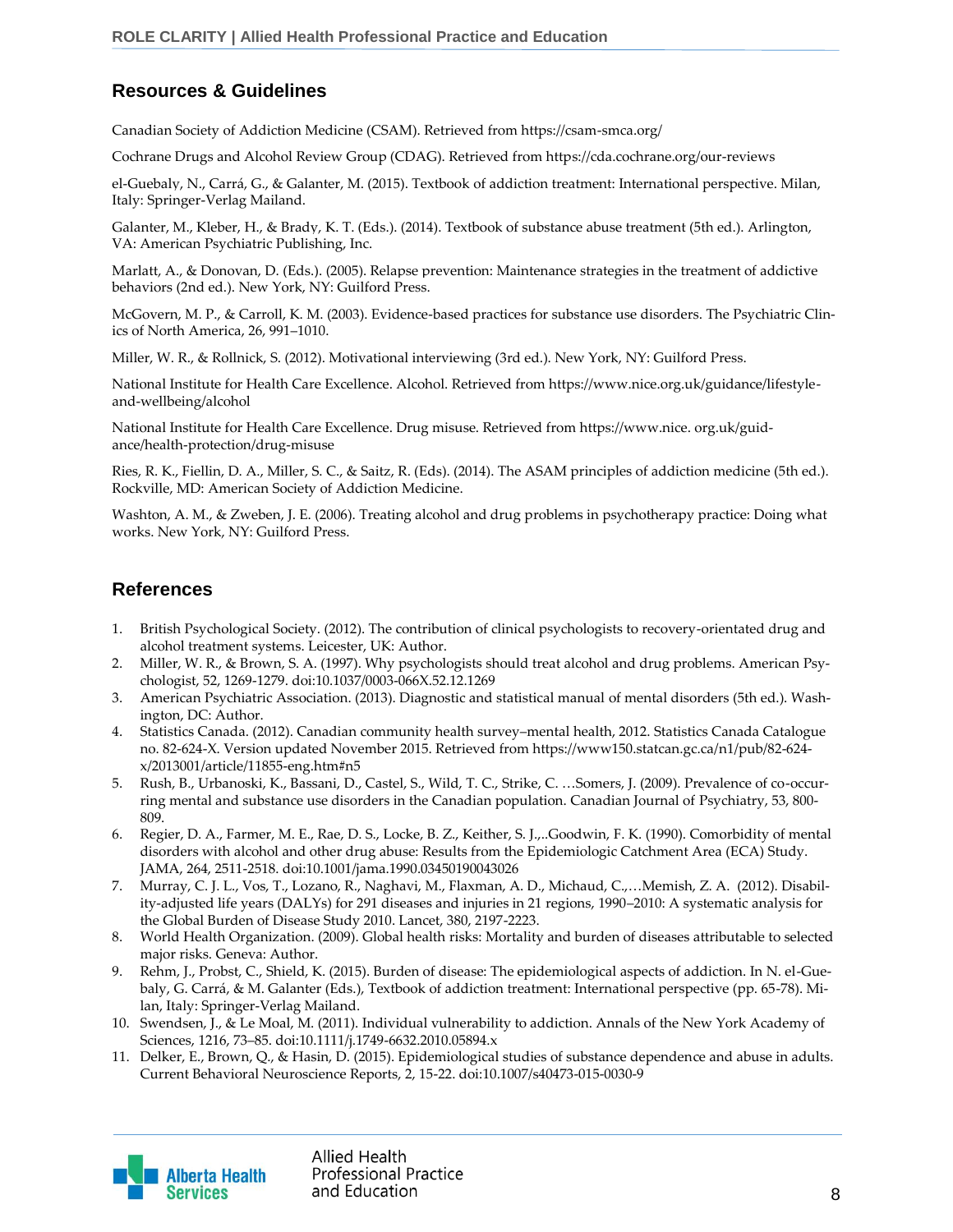- 12. Grant, B. F., Saha, T. D., Ruan, W. J., Goldstein, R. B., Chou, S. P.,.Jung, J. …Hasin, D. S. (2016). Epidemiology of DSM-5 drug use disorder: Results from the National Epidemiologic Survey on Alcohol and Related Conditions– III. JAMA Psychiatry, 73, 39-47. doi:10.1001/jamapsychiatry.2015.2132
- 13. Grant, B. F., Goldstein, R. B., Saha, T. D., Chou, P., Jung, J., Zhang, H….Hasin, D. S. (2015). Epidemiology of DSM-5 alcohol use disorder results from the National Epidemiologic Survey on Alcohol and Related Conditions III. JAMA Psychiatry, 72, 757-766. doi:10.1001/jamapsychiatry.2015.0584
- 14. Mueser, K. T., Noordsy, D. L., Drake, R. E., & Fox, L. (2003). Integrated treatment for dual disorder: A guide to effective practice. New York, NY: Guildford Press.
- 15. Kelly, J. F., Bergman, B., Hoeppner, B. B., Vilsaint, C., & White, W. L. (2017). Prevalence and pathways of recovery from drug and alcohol problems in the United States population: Implications for practice, research, policy. Drug and Alcohol Dependence, 181, 162-169. doi:10.1016/j.drugalcdep.2017.09.028
- 16. Stea, J. N., Yakovenko, I., & Hodgins, D. C. (2015). Recovery from cannabis use disorders: Abstinence versus moderation and treatment-assisted recovery versus natural recovery. Psychology of Addictive Behavior, 29, 522- 531. doi:10.1037/adb0000097.
- 17. Rosenberg, H. (1993). Prediction of controlled drinking by alcoholics and problem drinkers. Psychological Bulletin, 113, 129-139.
- 18. Weaver, T., Madden, P., Charles, V., & Stimson, G. (2003). Comorbidity of substance misuse and mental illness in community mental health and substance misuse services. The British Journal of Psychiatry, 183, 304-313. doi:10.1192/bjp.183.4.304
- 19. Tolliver, B. K., & Anton, R. F. (2015). Assessment and treatment of mood disorders in the context of substance abuse. Dialogues in Clinical Neuroscience, 17, 181-190.
- 20. Roncero, C., Grau-Lopez, L., Daigre, C., & Casas, M. (2015). Bipolar disorders and co-occurring addictions. In N. el-Guebaly, G. Carrá, & M. Galanter (Eds.), Textbook of addiction treatment: International perspective (pp. 1959- 1977). Milan, Italy: Springer-Verlag Mailand.
- 21. Swartz, M. S. , Wagner, H. R. , Swanson, J. W. , Stroup, T. S. , McEvoy, J. P. , Canive, J. M.,… Lieberman, J. A. (2006). Substance use in persons with schizophrenia. The Journal of Nervous and Mental Disease, 194, 164-172. doi:10.1097/01.nmd.0000202575.79453.6e.
- 22. Lambert, M. , Conus, P. , Lubman, D. I., Wade, D. , Yuen, H. , Moritz, S.,…Schimmelmann, B. G. (2005). The impact of substance use disorders on clinical outcome in 643 patients with first-episode psychosis. Acta Psychiatrica Scandinavica, 112, 141-148. doi:10.1111/j.1600-0447.2005.00554.x
- 23. Brady, K. T., McCauley, J. L., & Back, S. E. (2015). The comorbidity of post-traumatic stress disorder (PTSD) and substance use disorders. In N. el-Guebaly, G. Carrá, & M. Galanter (Eds.), Textbook of addiction treatment: International perspective (pp. 1921-1924). Milan, Italy: Springer-Verlag Mailand.
- 24. Levin, F. R. (2015). Attention deficit/hyperactivity disorder and substance abuse. In N. el-Guebaly, G. Carrá, & M. Galanter (Eds.), Textbook of addiction treatment: International perspective (pp. 2035-2062). Milan, Italy: Springer-Verlag Mailand.
- 25. Chang, Z., Lichtenstein, P., & Larsson H. (2012). The effects of childhood ADHD symptoms on early onset substance use: A Swedish twin study. Journal of Abnormal Child Psychology, 40, 425-435.
- 26. Capusan, A. J., Bendtsen, P., Marteinsdottir, I., & Larsson, H. (2016). Comorbidity of adult ADHD and its subtypes with substance use disorder in a large population-based epidemiological study. Journal of Attention Disorders. doi:10.1177/1087054715626511
- 27. Carretta, D., Clerici, M., Bartoli, F., & Carra, G. (2015). Psychotic disorders and substance use disorders. In N. el-Guebaly, G. Carrá, & M. Galanter (Eds.), Textbook of addiction treatment: International perspective (pp. 2013- 2034). Milan, Italy: Springer-Verlag Mailand.
- 28. Sloboda, Z., Glantz, M. D., & Tarter, R. E. (2012). Revisiting the concepts of risk and protective factors for understanding the etiology and development of substance use and substance use disorders: Implications for prevention. Substance Use & Misuse, 47, 944-962. doi:10.3109/10826084.2012.663280
- 29. Lembke, A. (2012). Time to abandon the self-medication hypothesis in patients with psychiatric disorders. The American Journal of Drug and Alcohol Abuse, 38, 524–529.
- 30. Swendsen, J., Conway, K. P., Degenhardt, L., Glantz, M., Jin, R., Merikangas, K. R.,…Kessler, R. C. (2010). Mental disorders as risk factors for substance use, abuse and dependence: results from the 10-year follow-up of the National Comorbidity Survey. Addiction, 105, 1117-1128. doi:10.1111/j.1360-0443.2010.02902.x
- 31. Szerman, N., & Peris, L. (2015). Personality disorders and addiction disorders. In N. el-Guebaly, G. Carrá, & M. Galanter (Eds.), Textbook of addiction treatment: International perspective (pp. 2063-2084). Milan, Italy: Springer-Verlag Mailand.
- 32. National Institute for Health Care Excellence. (2012). Drug use disorders in adults (Quality Standard QS23). Retrieved from https://www.nice.org.uk/guidance/qs23/ chapter/Quality-statement-2-Assessment
- 33. Washton, A. M., & Zweben, J. E. (2006). Treating alcohol and drug problems in psychotherapy practice: Doing what works. New York, NY: Guilford Press.

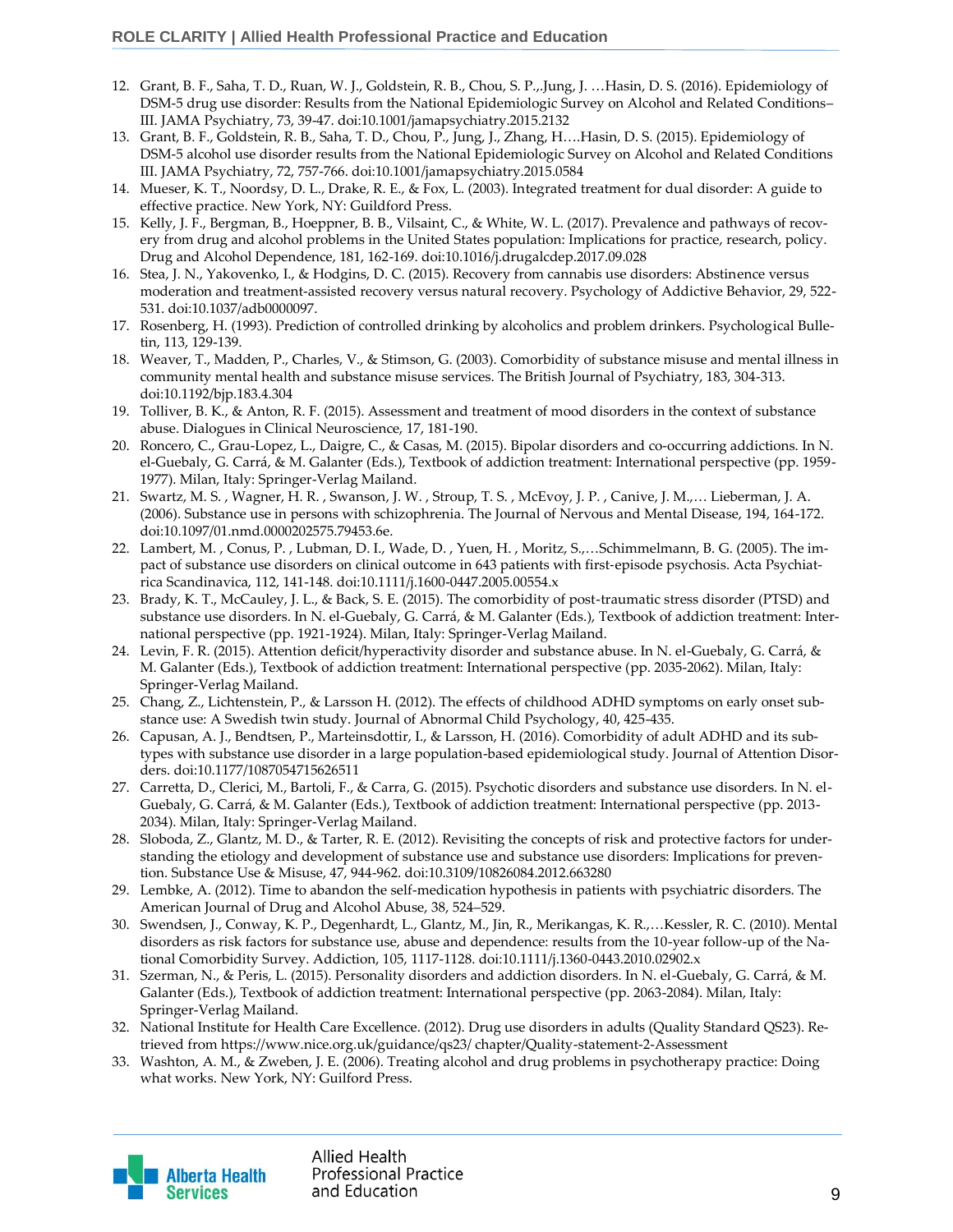- 34. Friedmann, P. D., Hendrickson, J. C., Gerstein, D. R. and Zhang, Z. (2004). The effect of matching comprehensive services to patients' needs on drug use improvement in addiction treatment. Addiction, 99, 962-972. doi:10.1111/j.1360-0443.2004.00772.x
- 35. Prochaska, J. O. & DiClemente, C. C. (1986). The transtheoretical approach. In J. Norcross (Ed.), Handbook of eclectic psychotherapy. New York, NY: Brunner/Mazel.
- 36. Prochaksa, J. O., & DiClemente, C. C. (1992). The transtheoretical approach. In J. Norcross & M. Goldfried (Eds.), Handbook of Psychotherapy Integration (pp. 300-334). New York, NY: Brunner/Mazel.
- 37. Tober, G. (2015). Motivational interviewing and behaviour change in addiction treatment. In N. el-Guebaly, G. Carrá, & M. Galanter (Eds.), Textbook of addiction treatment: International perspective (pp. 779-791). Milan, Italy: Springer-Verlag Mailand.
- 38. Jastrzębska, I., Zwolak, A., Szczyrek, M., Wawryniuk, A., Skrzydło-Radomańska, B., & Daniluk, J. (2016). Biomarkers of alcohol misuse: recent advances and future prospects. Przeglad gastroenterologiczny, 11, 78–89. doi:10.5114/pg.2016.60252
- 39. WHO ASSIST Working Group. (2002). Working group: Alcohol, smoking and substance involvement screening test (ASSIST): Development, reliability and feasibility. Addiction 97, 1183-1194.
- 40. Brown, R. L., & Rounds, L. A. (1995) Conjoint screening questionnaires for alcohol and other drug abuse: Criterion validity in a primary care practice. Wisconsin Medical Journal, 94, 135-140.
- 41. Skinner, H. A. (1982). The drug abuse screening test. Addictive Behaviors, 7, 363-371. doi:10.1016/0306- 4603(82)90005-3
- 42. Saunders, J. B., Aasland, O. G., Babor, T. F., de la Fuente, J. R., & Grant, M. (1993). Development of the alcohol use disorders identification test (AUDIT): WHO collaborative project on early detection of persons with harmful alcohol consumption: II. Addiction, 88, 791-804. doi:10.1111/j.1360-0443.1993.tb02093.x
- 43. Sacks, S. (2008) Brief overview of screening and assessment for co-occurring disorders. International Journal of Mental Health and Addiction, 6, 7-19.
- 44. McLellan, T., Kushner, H., Metzger, D., Peters, R., Smith, J., Grissom, C.,…Argeriou, M. (1992). The fifth edition of the addiction severity index. Journal of Substance Abuse Treatment, 9, 199-213.
- 45. American Psychiatric Association. (2015). Structured clinical interview for DSM-5 (SCID-5). Retrieved from http://www.appi.org/products/structured-clinical-interview-for-dsm5-scid-5
- 46. National Institute for Health Care Excellence. (2007). Drug misuse in over 16s: Psychosocial interventions (Clinical guideline CG51). Retrieved from https://www.nice.org.uk/guidance/cg51
- 47. Drake, R. E., Essock, S. M., Shaner, A., Carey, K. B., Minkoff, K., Kola, L.,…Rickards, L. (2001). Implementing dual diagnosis services for clients with severe mental illness. Psychiatric Services, 52, 469-476.
- 48. Horsfall, J., Cleary, M., Hunt, G. E., & Walter, G. (2009). Psychosocial treatments for people with co-occurring severe mental illnesses and substance use disorders (dual diagnosis): A review of empirical evidence. Harvard Review of Psychiatry, 17, 24–34.
- 49. Kola, L. A., & Kruszynski, R. (2010) Adapting the integrated dual-disorder treatment model for addiction services. Alcoholism Treatment Quarterly, 28, 437-450.
- 50. McGovern, M. P., & Carroll, K. M. (2003). Evidence-based practices for substance use disorders. The Psychiatric Clinics of North America, 26, 991–1010.
- 51. Kelly, T. M., Daley, D. C., & Douaihy, A. B. (2012). Treatment of substance abusing patients with comorbid psychiatric disorders. Addictive Behaviors, 37, 11-24.
- 52. McLellan, A. T., Hagan, T. A., Levine, M., Gould, F., Meyers, K., Bencivengo, M., & Durrell, J. (1998). Supplemental social services improve outcomes in public addiction treatment. Addiction, 93, 1489-1499.
- 53. Uchtenhagen, A. (2015). Stepped care models in addiction treatment. In N. el-Guebaly, G. Carrá, & M. Galanter (Eds.), Textbook of addiction treatment: International perspective (pp. 1283-1290). Milan, Italy: Springer-Verlag Mailand.
- 54. Osher, F. C., & Kofoed, L. L. (1989). Treatment of patients with psychiatric and psychoactive substance abuse disorders. Hospital & Community Psychiatry, 40, 1025-1030.
- 55. Miller, W. R., & Rollnick, S. (2012). Motivational interviewing (3rd ed.). New York, NY: Guilford Press.
- 56. Harlan, J. Gowing, L., & Ali, R. (2015). Brief intervention for illicit drug users. In N. el-Guebaly, G. Carrá, & M. Galanter (Eds.), Textbook of addiction treatment: International perspective (pp. 293-312). Milan, Italy: Springer-Verlag Mailand.
- 57. Dunn, C., Deroo, I., & Rivara, F. P. (2001). The use of brief interventions adapted from motivational interviewing across behavioral domains: A systematic review. Addiction, 96, 1725-1742. doi:10.1046/j.1360- 0443.2001.961217253.x
- 58. Lee, N. K. (2015). Cognitive behavioral therapies for substance use problems. In N. el-Guebaly, G. Carrá, & M. Galanter (Eds.), Textbook of addiction treatment: International perspective (pp. 793-810). Milan, Italy: Springer-Verlag Mailand.
- 59. Magill, M., & Ray, L. A. (2009). Cognitive-behavioral treatment with adult alcohol and illicit drug users: A metaanalysis of randomized controlled trials. Journal of Studies on Alcohol and Drugs, 70, 516-527.